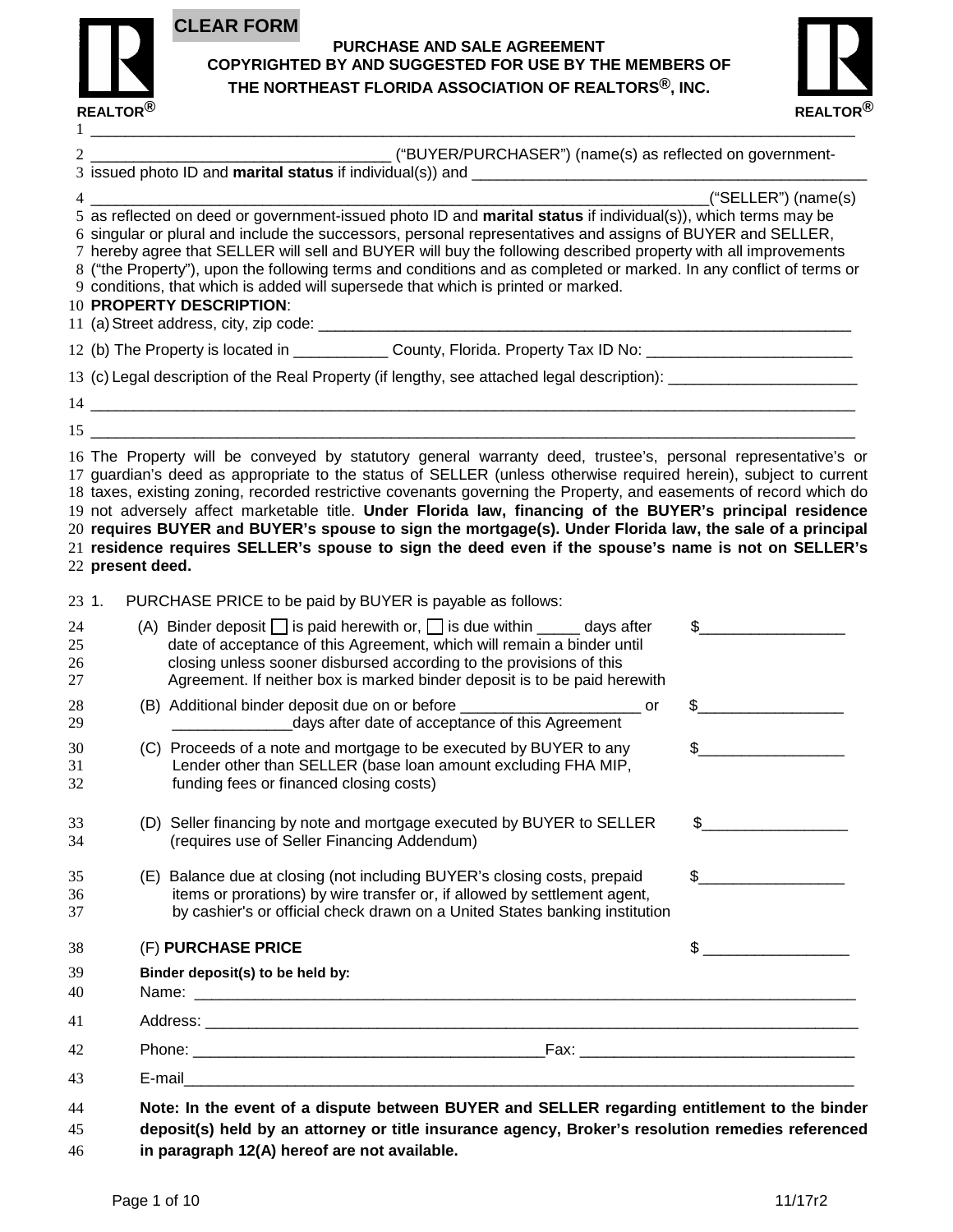- 2. **FINANCING INFORMATION:** BUYER intends to finance this transaction as follows:
- cash
- $\Box$  loan without financing contingency
- **i** loan as marked below with financing contingency. Loan Approval is or is not conditioned upon the closing of the sale of other real property owned by BUYER. If neither box is marked then Loan Approval is not conditioned upon the closing of the sale of other real property owned by BUYER.
- (A) **FHA: "**It is expressly agreed that notwithstanding any other provisions of this contract, the PURCHASER shall not be obligated to complete the purchase of the Property described herein or to incur any penalty by forfeiture of earnest money deposits or otherwise unless the PURCHASER has been given in accordance with HUD/FHA or VA requirements a written statement by the Federal 57 Housing Commissioner, Department of Veteran Affairs, or a Direct Endorsement Lender setting forth<br>58 the appraised value of the Property of not less than \$ \_\_\_\_\_\_\_\_\_\_\_\_\_\_\_\_. The PURCHASER shall have the appraised value of the Property of not less than \$ \_\_\_\_\_\_\_\_\_\_\_\_\_\_\_. The PURCHASER shall have the privilege and option of proceeding with consummation of this contract without regard to the amount of the appraised valuation. The appraised valuation is arrived at to determine the maximum mortgage the Department of Housing and Urban Development will insure. HUD does not warrant the value or the condition of the Property. The PURCHASER should satisfy himself/herself that the price and condition of the Property are acceptable."

## **If Purchase Price changes, the dollar amount referenced in line 58 should be changed to reflect the new Purchase Price.**

- (B) **VA:** It is expressly agreed that, notwithstanding any other provisions of this Agreement, the BUYER shall not incur penalty by forfeiture of earnest money or otherwise be obligated to complete the purchase of the Property described herein, if this Agreement purchase price or cost exceeds the reasonable value of the Property established by the Veterans Administration. The BUYER shall, however, have the privilege and option of proceeding with the consummation of this Agreement without regard to the amount of reasonable value established by the VA.
- (C) **CONVENTIONAL OR USDA FINANCING**: If BUYER's financing is conventional or USDA, it is expressly agreed that, notwithstanding any other provision of this Agreement, BUYER shall not incur penalty by forfeiture of deposit(s) or otherwise be obligated to complete the purchase of the Property described herein if the purchase price exceeds the appraised value of the Property as established by the lender's appraiser. BUYER shall, however, have the option of proceeding with the consummation of this Agreement without regard to the amount of said appraised value. This contingency shall expire 5 days after expiration of the Loan Approval Period.
- (D) **OTHER FINANCING: SELLER FINANCING MORTGAGE ASSUMPTION.** If marked, see applicable Addendum attached hereto and made a part hereof.
- **APPLICATION:** Within days (5 days if left blank) after date of acceptance of this Agreement, 82 BUYER will complete the application process for mortgage loan(s). BUYER will timely furnish any and all credit, employment, financial, and other information required by lender sufficient to generate a Loan Estimate, pay all fees required by BUYER's lender and make a continuing and diligent effort to obtain loan approval, **otherwise, BUYER is in default.** BUYER hereby authorizes BUYER's lender to disclose information regarding the status, progress and conditions of loan application and loan approval to SELLER, SELLER's attorney, Broker(s) to this transaction, and the closing attorney/settlement agent. **BUYER and SELLER hereby further authorize BUYER's lender and the closing attorney/settlement agent to provide a copy of the combined settlement statement and the BUYER and SELLER Closing Disclosures to Broker(s) to this transaction when provided to BUYER and SELLER, both before and at closing (consummation).**
- 92 Unless the mortgage loan is approved within \_\_\_\_\_ days (45 days if left blank) after date of acceptance<br>93 of this Agreement, without contingencies other than lender-required repairs/replacements/treatments, of this Agreement, without contingencies other than lender-required repairs/replacements/treatments, marketable title and survey, hereinafter called the **Loan Approval Period, BUYER shall have 5 days thereafter to terminate this Agreement by written notice to the SELLER, or be deemed to have waived the financing contingency.** If BUYER does not terminate this Agreement within said 5 day period neither BUYER nor SELLER shall have a right to terminate this Agreement under this paragraph, the binder deposit shall not be refundable because of BUYER's failure to obtain financing, and this Agreement shall continue through the date of closing.

# 3. **TITLE EXAMINATION AND DATE OF CLOSING (CONSUMMATION):**

- (A) If title evidence and survey, as specified below, show SELLER is vested with marketable title, including legal access, the transaction will be closed and the deed and other closing papers delivered on or before **(mark only one box):** \_\_\_\_\_\_\_days (15 days if left blank) after the **Loan Approval Period;** or
- 105  $\Box$  (specific date); or  $\Box$  days after date of acceptance of this Agreement,
- **unless extended by other conditions of this Agreement**.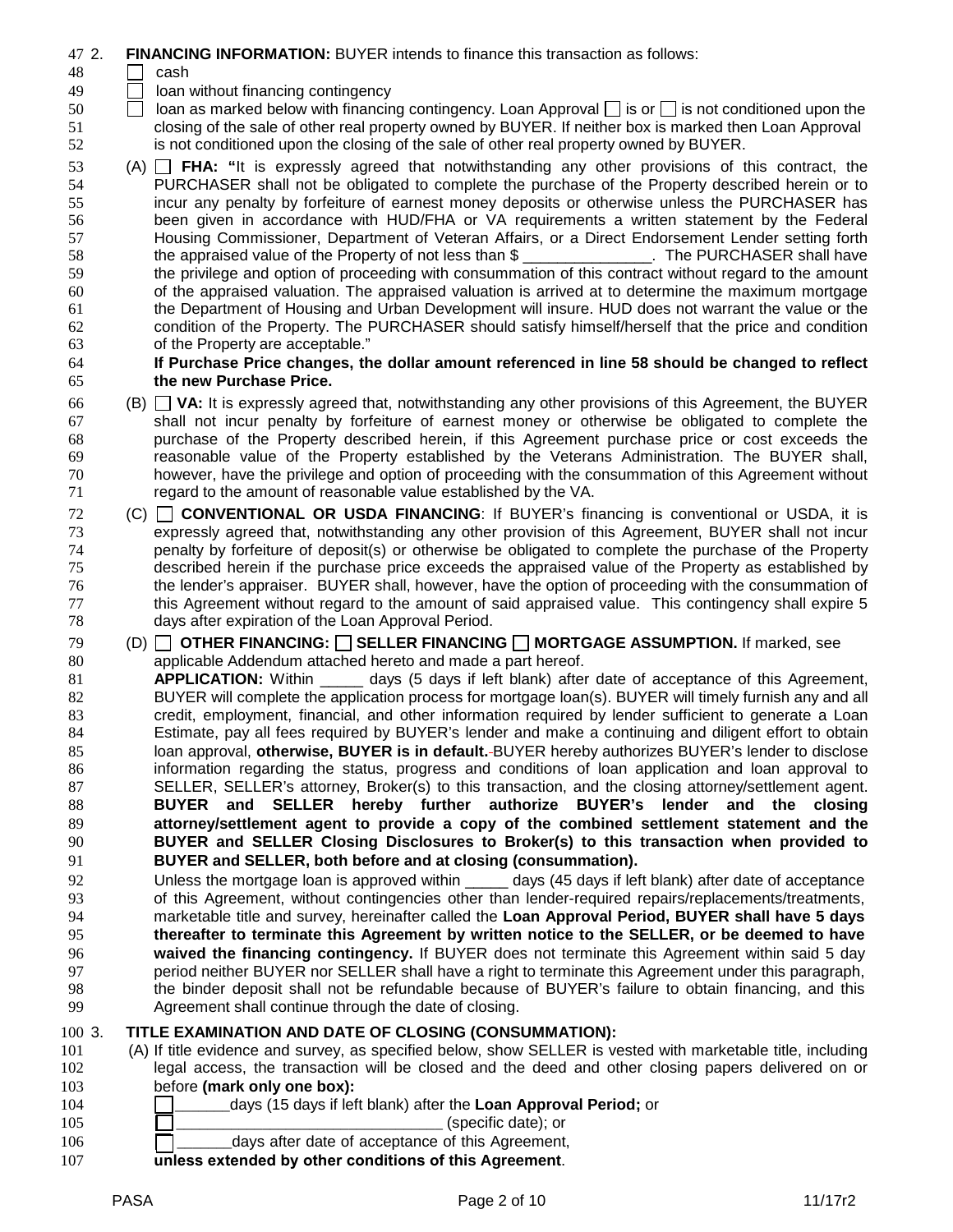- Marketable title means title which a Florida title insurer will insure as marketable at its regular rates and subject only to matters to be cured at closing and the usual exceptions such as survey, current taxes, zoning ordinances, covenants, restrictions and easements of record which do not adversely affect marketable title. From the date of acceptance of this Agreement through closing, SELLER will not take or allow any action to be taken that alters or changes the status of title to the Property.
- (B) **Extension of Date of Closing:** If closing cannot occur by the date of closing due to Consumer Financial Protection Bureau (CFPB) delivery requirements, the date of closing shall be extended for the period necessary to satisfy CFPB delivery requirements, not to exceed 10 days. If extreme weather, act of God, act of terrorism or war ("force majeure") prevents any obligation under this Agreement from being performed or causes the unavailability of insurance, all time periods, including the date of closing, will be extended for the period of time that any of the above prevents performance of any obligation under this Agreement, but in no event more than 5 days after restoration of services essential to the closing process and availability of applicable insurance. If force majeure prevents performance of any obligation under this Agreement for more than 30 days beyond the date of closing, BUYER or SELLER may terminate this Agreement by delivering written notice to the other party.
- If title evidence or survey reveals any defects which render title unmarketable, or if the Property is not in compliance with governmental regulations/permitting, BUYER or closing agent will have 5 days from receipt of title commitment, survey or written evidence of any permitting/regulatory issue to notify SELLER in writing of such defects. SELLER agrees to use reasonable diligence to cure such defects at SELLER's expense and will have 30 days to do so, in which event this transaction will be closed within 10 days after delivery to BUYER of evidence that such defects have been cured but not sooner than the date of closing. SELLER agrees to pay for and discharge all due and delinquent taxes, liens and other monetary encumbrances unless otherwise agreed in writing. If SELLER is unable to convey marketable title, or to cure permitting/regulatory compliance issues, BUYER will have the right to either terminate this Agreement or to accept the Property as SELLER is able to convey, and to close this transaction upon the terms stated herein, which election must be exercised within 10 days after BUYER's receipt of SELLER's written notice of SELLER's inability to cure.

## 4. **TITLE EVIDENCE / MUNICIPAL LIEN SEARCH:**

- (A) TITLE EVIDENCE: At least \_\_\_\_\_\_\_ days before date of closing (10 days if left blank), the party paying 137 for the title insurance shall cause the title agent to issue a title insurance commitment for an owner's 138 policy in the amount of the Purchase Price and a title insurance commitment for a mortgage policy in the 139 amount of BUYER's loan(s) if BUYER is financing the purchase. Any expense of curing title defects such as, but not limited to, legal fees, discharge of liens and recording fees will be paid by SELLER.
- (B) MUNICIPAL LIEN SEARCH: If a municipal lien search is required in this Agreement, at least \_\_\_\_\_\_\_\_\_ days before date of closing (10 days if left blank), the party paying for this search shall obtain and provide to the closing attorney/settlement agent a municipal lien search.
- 5. **SURVEY:** At least \_\_\_\_\_\_days before date of closing (10 days if left blank), the party paying for the survey shall cause to be delivered to the closing attorney/settlement agent **(mark only one box):**
- 146 a new staked survey of the Property dated within (3) months of date of closing showing all improvements, certified to BUYER, SELLER, lender, and the title insurer in compliance with Florida law; or
- 148 a copy of a previously made survey of the Property showing all existing improvements and sufficient to allow removal of the survey exceptions from the title insurance commitment **or, if insufficient, then a**
- **new staked survey is required**; or
- **No survey is required.**

## **If a surveyor's flood elevation certificate is required, BUYER shall pay for it.**

- 6. **CASUALTY LOSS OR DAMAGE:** If the Property is damaged by any casualty prior to closing, SELLER shall 154 immediately notify BUYER in writing. If the cost of repair or restoration does not exceed 3% of the Purchase<br>155 Price, cost of repair or restoration will be an obligation of SELLER and closing will proceed pursuant to Price, cost of repair or restoration will be an obligation of SELLER and closing will proceed pursuant to the terms of this Agreement. If the cost of repair or restoration exceeds 3% of the Purchase Price, BUYER may terminate this Agreement by giving written notice to SELLER within 10 days after BUYER's receipt of written notice from SELLER of the casualty. If BUYER has not so terminated, SELLER shall have 30 days from the end of said 10 day period to complete the repairs in accordance with the conditions required by paragraph 14 and all applicable laws. Closing shall occur within 20 days thereafter but not sooner than the date of closing as set forth in paragraph 3.
- If BUYER has not terminated as above, and the cost of repair or restoration exceeds said 3% and SELLER declines to pay the excess, then SELLER must notify BUYER in writing of same within 15 days after the casualty. In this event, BUYER may either purchase the Property as is, together with any insurance proceeds payable by virtue of such casualty (to be assigned by SELLER to BUYER upon closing) plus an
- amount equal to SELLER's deductible, or BUYER may terminate this Agreement. BUYER shall have 5 days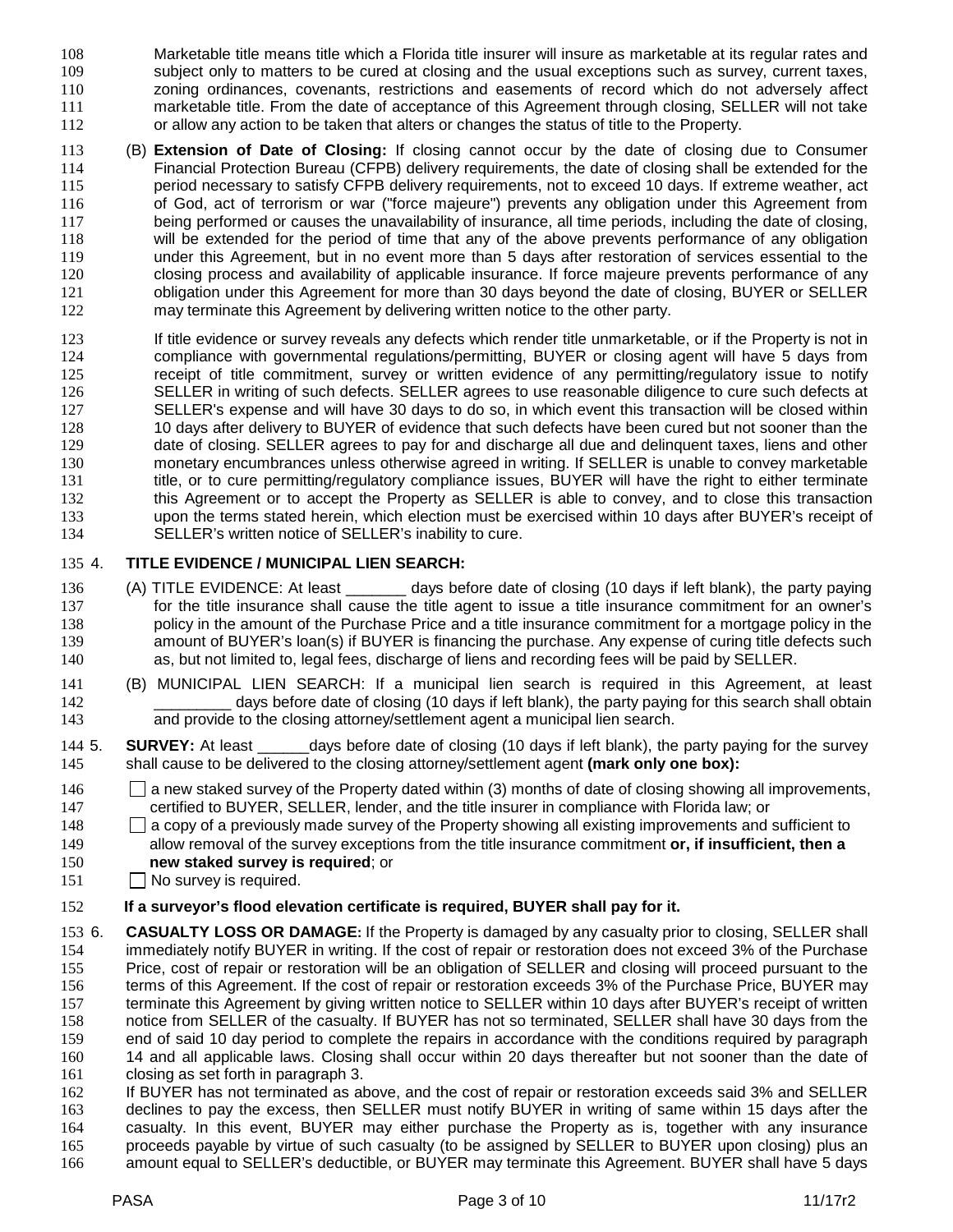after receipt of SELLER's written notice of refusal to pay the excess costs to terminate this Agreement, or be deemed to have elected to proceed with this transaction.

 7. **PRORATIONS:** All taxes, rents, condominium and homeowners' association fees, solid waste collection/recycling/disposal fees, stormwater fees, and Community Development District (CDD) fees will be prorated through the day before closing based on the most recent information available to the closing attorney/settlement agent, using the gross tax amount for estimated tax prorations. The day of closing shall belong to BUYER. Any proration based on an estimate shall be reprorated at the request of either party upon receipt of the actual bill based on the maximum discount available.

 **PROPERTY TAX DISCLOSURE SUMMARY:** BUYER SHOULD NOT RELY UPON SELLER'S CURRENT 176 PROPERTY TAXES AS THE AMOUNT OF PROPERTY TAXES THAT THE BUYER MAY BE OBLIGATED<br>177 TO PAY IN THE YEAR SUBSEQUENT TO PURCHASE. A CHANGE OF OWNERSHIP OR PROPERTY TO PAY IN THE YEAR SUBSEQUENT TO PURCHASE. A CHANGE OF OWNERSHIP OR PROPERTY IMPROVEMENTS TRIGGERS REASSESSMENTS OF THE PROPERTY THAT COULD RESULT IN 179 HIGHER PROPERTY TAXES. IF YOU HAVE ANY QUESTIONS CONCERNING VALUATION, CONTACT<br>180 THE COUNTY PROPERTY APPRAISER'S OFFICE FOR INFORMATION. THE COUNTY PROPERTY APPRAISER'S OFFICE FOR INFORMATION.

#### 8. **BUYER WILL PAY:**

| 182                                                                                     |    | (A) CLOSING COSTS:                                                                                                                                                                                                                                                                                                                    |                                                                                                                                                                                                                                                                                                                                                                                                              |
|-----------------------------------------------------------------------------------------|----|---------------------------------------------------------------------------------------------------------------------------------------------------------------------------------------------------------------------------------------------------------------------------------------------------------------------------------------|--------------------------------------------------------------------------------------------------------------------------------------------------------------------------------------------------------------------------------------------------------------------------------------------------------------------------------------------------------------------------------------------------------------|
| 183<br>184<br>185<br>186<br>187<br>188<br>189<br>190<br>191<br>192<br>193<br>194<br>195 |    | Recording fees<br>Intangible tax<br>Note stamps<br>Simultaneous mortgagee title insurance policy<br>Title insurance endorsements<br>Lender's flood certification fees<br>Mortgage origination charges<br>Appraisal fee<br>Credit report (s)<br>Inspection and reinspection fees<br>Tax service fee<br>Wood-destroying organism report | One-year home warranty ______________<br>VA funding fee<br>Mortgage insurance premium<br>Mortgage discount not to exceed_<br>Survey<br>Closing attorney/settlement fee<br><b>BUYER's courier/wire fees</b><br>Title search<br>Municipal lien search<br>Broker transaction fee \$<br>Mortgage transfer and assumption charges                                                                                 |
| 196<br>197<br>198                                                                       |    | close and post close BUYER's loan(s).                                                                                                                                                                                                                                                                                                 | (B) All other charges required by lender(s) in connection with the BUYER's loan(s), unless prohibited by<br>law or regulation, together with lender related settlement/title service fees charged to process,                                                                                                                                                                                                |
| 199<br>200                                                                              |    | lender's condominium questionnaire fees, and capital contributions, if required.                                                                                                                                                                                                                                                      | (C) Condominium and homeowners' association application/transfer fees, the cost of completion of a                                                                                                                                                                                                                                                                                                           |
| 201<br>202                                                                              |    | premiums if required by the lender.                                                                                                                                                                                                                                                                                                   | (D) PREPAIDS: Prepaid hazard, flood and wind insurance, taxes, interest and mortgage insurance                                                                                                                                                                                                                                                                                                               |
| 203<br>204                                                                              | 9. | <b>SELLER WILL PAY:</b><br>(A) CLOSING COSTS:                                                                                                                                                                                                                                                                                         |                                                                                                                                                                                                                                                                                                                                                                                                              |
| 205<br>206<br>207<br>208<br>209<br>210<br>211<br>212<br>213                             |    | Deed stamps<br>Owner's title insurance policy<br>Title search<br>Closing attorney/settlement fee<br>Survey<br>Satisfaction of mortgage and recording fee<br>SELLER's courier/wire fees                                                                                                                                                | Mortgage discount not to exceed___________<br>Appraisal fee<br>Municipal lien search                                                                                                                                                                                                                                                                                                                         |
| 214                                                                                     |    | (B) Real estate commission and broker transaction fee pursuant to the listing agreement.                                                                                                                                                                                                                                              |                                                                                                                                                                                                                                                                                                                                                                                                              |
| 215<br>216<br>217<br>218<br>219<br>220                                                  |    | closing attorney/settlement agent.<br>prohibited from paying by law or regulation.                                                                                                                                                                                                                                                    | (C) Condominium and homeowners' association estoppel/statement fees, payable upon request by the<br>(D) All other charges required by lender(s) in connection with the BUYER's loan(s) which BUYER is<br>(E) If SELLER agrees to pay any amount toward BUYER's closing costs (which shall include BUYER's<br>prepaids), SELLER shall be obligated to pay, upon closing, only those costs marked in paragraph |
| 221<br>222<br>223                                                                       |    | allowables not specified to be paid by SELLER.                                                                                                                                                                                                                                                                                        | 8(A) and those specified in paragraphs 8(B), 8(C) and 8(D). This amount will include all VA non-<br>(F) All mortgage payments, condominium and homeowners' association fees and assessments, CDD fees                                                                                                                                                                                                        |
|                                                                                         |    |                                                                                                                                                                                                                                                                                                                                       |                                                                                                                                                                                                                                                                                                                                                                                                              |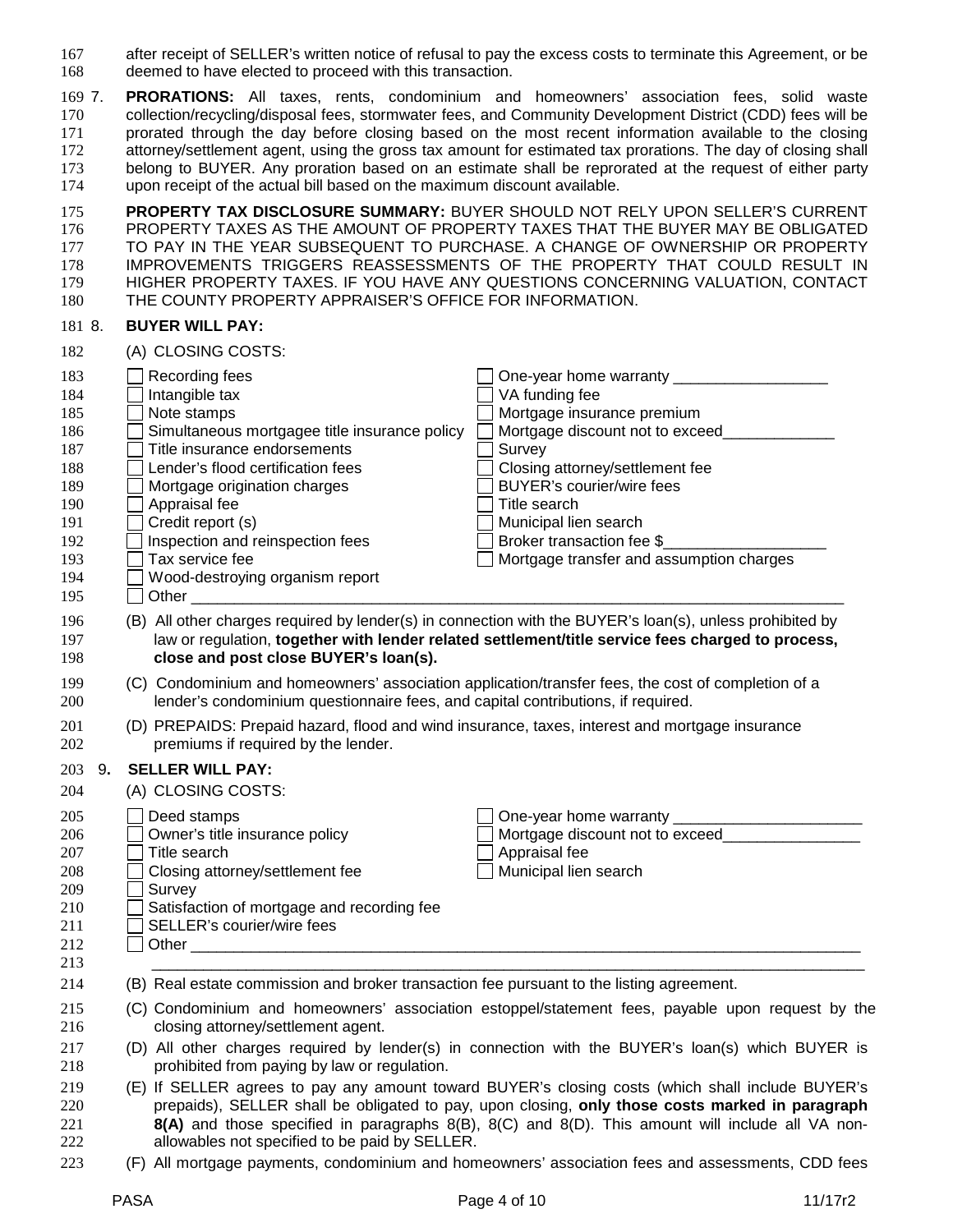- and government special assessments due and payable shall be paid current at SELLER's expense at 225 the time of closing.
- (G) **Property Assessed Clean Energy Financing ("PACE")**. At or before closing, SELLER will pay in full the amount of any assessment or lien imposed on the Property pursuant to Section 163.08 of the Florida Statutes for a qualifying improvement to the Property related to energy efficiency, renewable energy, or wind resistance.
- (H) Public Body Special Assessments. At closing, SELLER will pay: (i) the full amount of liens imposed by a public body that are certified, confirmed and ratified before the date of closing not payable in installments; and (ii) the amount of the public body's most recent estimate or assessment for an improvement which is substantially completed as of date of acceptance of this Agreement but that has not resulted in a lien being imposed on the Property before closing. "Public body" does not include a condominium or homeowners' association or CDD.
- If public body special assessments may be paid in installments (Mark only one box)
- BUYER shall pay installments due after date of closing.
- SELLER will pay the assessment in full prior to or at the time of closing.

#### **IF NEITHER BOX IS MARKED BUYER SHALL PAY INSTALLMENTS DUE AFTER THE DATE OF CLOSING. This paragraph 9(G) shall not apply to liens imposed by a Community Development District created by Florida Statute 190. The special benefit tax assessment imposed by a Community Development District shall be treated as an ad valorem tax.**

### 10. **DEFAULT:**

- (A) If BUYER defaults under this Agreement, all binder deposit(s) paid and agreed to be paid (after deduction of unpaid closing costs incurred except inspection fee(s), credit report and appraisal fees, which shall be BUYER's sole responsibility), will be retained by SELLER as agreed upon liquidated damages, consideration for the execution of this Agreement, and in full settlement of any claims. BUYER and SELLER will then be relieved of all obligations to each other under this Agreement except for BUYER's responsibility for damages caused during inspections as described in paragraph 14.
- (B) If SELLER defaults under this Agreement, BUYER may either: (i) seek specific performance; or (ii) elect to receive the return of BUYER's binder deposit(s) without thereby waiving any action for damages resulting from SELLER's default.
- (C) Binder deposit(s) retained by SELLER as liquidated damages will be distributed pursuant to the terms of the listing agreement.

### 11. **NON-DEFAULT PAYMENT OF EXPENSES:**

- (A) If BUYER fails to perform, but is not in default**,** all loan and sale processing and closing costs incurred, whether the same were to be paid by BUYER or SELLER, will be the responsibility of BUYER with costs deducted from the binder deposit(s), and the remainder of the binder deposit(s) shall be returned to BUYER. This will include but not be limited to the transaction not closing because BUYER does not obtain the required financing as provided in this Agreement or BUYER invokes BUYER's right to terminate under any contingency in this Agreement; however, if Buyer elects to terminate this Agreement pursuant to paragraphs 2(A), 2(B), 2(C) or 14, each party will be responsible for all loan and sale processing costs specified to be paid by that party, except all inspections, including WDO Report, which shall be paid by BUYER.
- (B) If SELLER fails to perform, but is not in default**,** all loan and sale processing and closing costs incurred, whether the same were to be paid by BUYER or SELLER, will be the responsibility of SELLER, and BUYER will be entitled to the return of the binder deposit(s). This will include the transaction not closing because SELLER elects not to pay for the amount in excess of the amounts in paragraph 6 with respect to casualty, loss or damage, or because SELLER cannot deliver marketable title, or is unable to cure permitting/regulatory compliance issues, but shall not include failure to appraise or termination pursuant to paragraph 14.

## 12. **BINDER DISPUTE, WAIVER OF JURY TRIAL AND ATTORNEY FEES:**

- (A) In the event of a dispute between BUYER and SELLER as to entitlement to the binder deposit(s), the holder of the binder deposit(s) may file an interpleader action in accordance with applicable law to determine entitlement to the binder deposit(s), and the interpleader's attorney's fees and costs shall be deducted and paid from the binder deposit(s) and assessed against the non-prevailing party, or the broker holding the binder deposit(s) may request the issuance of an Escrow Disbursement Order from the Florida Division of Real Estate. In either event, BUYER and SELLER agree to be bound thereby, and shall indemnify and hold harmless the holder of the binder deposit(s) from all costs, attorney's fees and damages upon disbursement in accordance therewith.
- (B) All controversies and claims between BUYER, SELLER or Broker, directly or indirectly, arising out of or relating to this Agreement or this transaction will be determined by non-jury trial. BUYER, SELLER and Broker, jointly and severally, knowingly, voluntarily and intentionally waive any and all rights to a trial by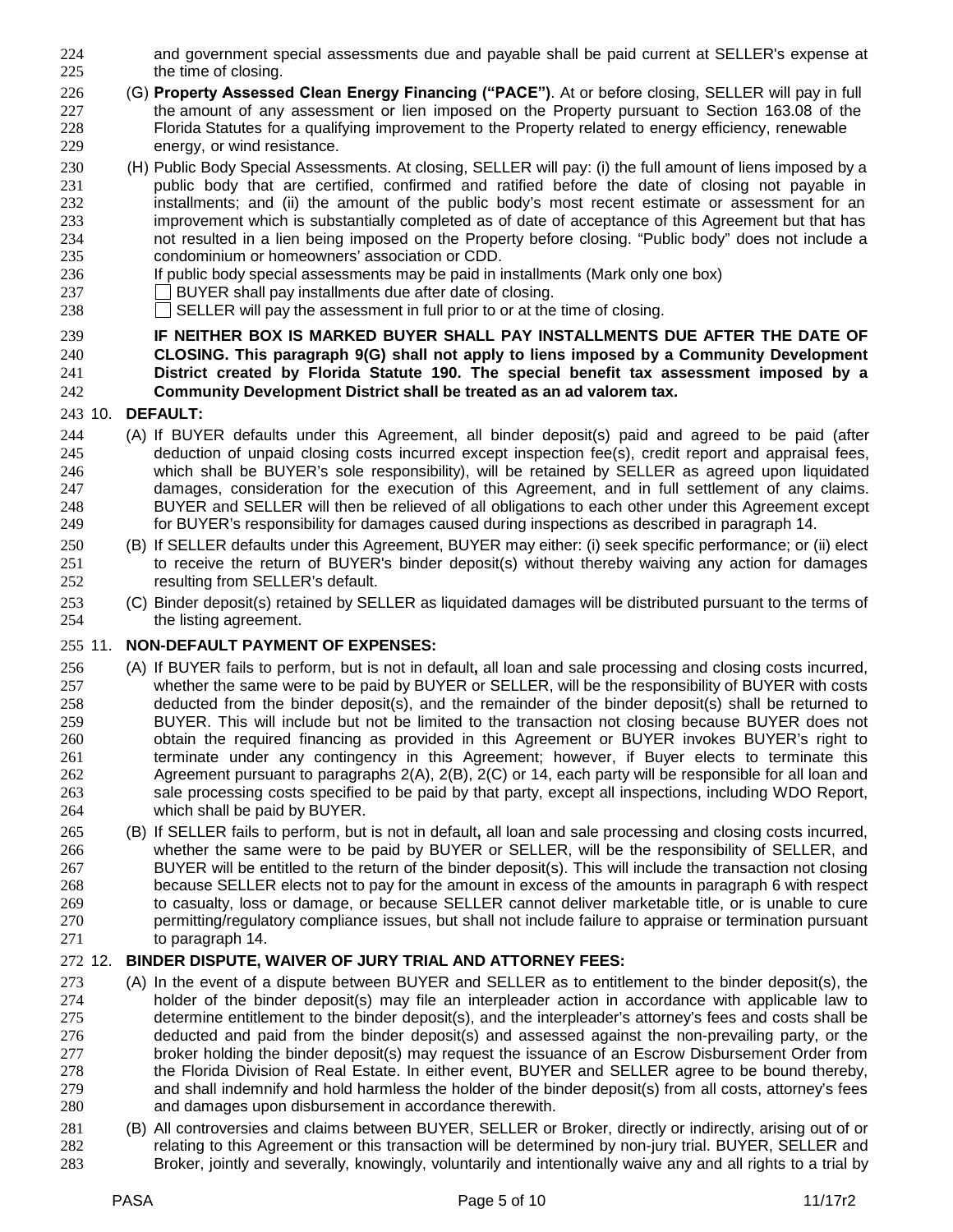jury in any litigation, action or proceeding involving BUYER, SELLER or Broker, whether arising directly or indirectly from this Agreement or this transaction or relating thereto. Each party will be liable for their own costs and attorney's fees except for interpleader's attorney's fees and costs, which shall be payable as set forth in paragraph 12(A). 13. **PROPERTY DISCLOSURE:** SELLER does hereby represent that SELLER has the legal authority and capacity to convey the Property, and that no other person or entity has an ownership interest in the Property. SELLER represents that SELLER has no knowledge of facts materially affecting the value of the Property 291 other than those which BUYER can readily observe **except**: \_\_\_\_\_\_\_\_\_\_\_\_\_\_\_\_\_\_\_\_\_\_\_\_\_\_\_\_\_\_\_\_\_\_\_\_\_\_\_\_\_\_\_\_\_\_\_\_\_\_\_\_\_\_\_\_\_\_\_\_\_\_\_\_\_\_\_\_\_\_\_\_\_\_\_\_\_\_\_\_\_\_\_\_\_ SELLER further represents that the Property is not now and will not be prior to the date of closing subject to a municipal or county code enforcement proceeding and that no citation has been issued **except:** \_\_\_\_\_\_\_\_\_\_\_\_\_\_\_\_\_\_\_\_\_\_\_\_\_\_\_\_\_\_\_\_\_\_\_\_\_\_\_\_\_\_\_\_\_\_\_\_\_\_\_\_\_\_\_\_\_\_\_\_\_\_\_\_\_\_\_\_\_\_\_\_\_\_\_\_\_\_\_\_\_\_\_\_\_ If the Property is or becomes subject to such a proceeding prior to the date of closing, SELLER shall comply with Florida Statutes 125.69 and 162.06; notwithstanding anything contained within said Statutes, SELLER shall be responsible for compliance with applicable code and all orders issued in such proceeding unless otherwise agreed herein. SELLER has received no written or verbal notice from any governmental entity as to uncorrected building, environmental or safety code violations, and SELLER has no knowledge of any repairs or improvements made to the Property not then in compliance with governmental 302 regulations/permitting except: (A) **Energy Efficiency:** In accordance with Florida Statute 553.996, notice is hereby given that the BUYER of real property with a building for occupancy located thereon may have the building's energy-efficiency 305 rating determined. BUYER acknowledges receipt of the Florida energy efficiency rating information<br>306 brochure prepared by the State of Florida at the time of or prior to BUYER signing this Agreement. brochure prepared by the State of Florida at the time of or prior to BUYER signing this Agreement. (B) **Radon Gas Disclosure:** Radon gas is a naturally occurring radioactive gas that, when it has accumulated in a building in sufficient quantities, may present health risks to persons who are exposed to it over time. Levels of radon that exceed federal and state guidelines have been found in buildings in Florida. Additional information regarding radon testing may be obtained from your county health unit. (C) **Flood Zone:** BUYER is advised to verify with the lender and appropriate government agencies whether flood insurance is required and what restrictions apply to improving the Property and rebuilding in the event of casualty. (D) **Community Development District:** The Property may be in a Community Development District (CDD). **See Community Development District Disclosure for further information.** (E) **Mold Disclosure:** Mold is naturally occurring. The presence of mold in a home or building may cause health problems and damage to the Property. (F) **Defective Drywall:** The presence of defective drywall in a home may cause health problems and damage to the Property. (G) **Airport Notice Zones**: If the Property is in Noise Zones A, B and/or an Airport Notice Zone, BUYER and SELLER agree to comply with the City of Jacksonville Ordinance Code Section 656.1010. (H) **Historic Districts:** BUYER is advised to verify with appropriate government agencies whether the Property is in an historic district; if so, the Property is subject to additional guidelines and restrictions**. See Historic District Disclosure for further information.** (I) **Other**: BUYER should exercise due diligence with respect to information regarding neighborhood crimes, sexual offenders/predators and any other matters BUYER deems relevant to the purchase of the Property. 14. **MAINTENANCE, INSPECTION AND REPAIR:** SELLER will maintain the Property in its present condition until closing, except for normal wear and tear and any agreed upon repairs/replacements/treatments. If BUYER elects not to have inspections and investigations performed, or fails to make a timely request for repairs/replacements/treatments as set forth in this paragraph 14, BUYER accepts the Property in its **"AS IS"** condition as of the date of acceptance of this Agreement. BUYER will be responsible for repair of all damages to the Property resulting from inspections and investigations, and BUYER will return the Property to its pre-inspection condition. These obligations shall survive termination of this Agreement. (A) **Access and Utilities:** SELLER will make the Property available for inspections and investigations during the time provided for inspections and investigations in this paragraph and, if not, the time for inspections and investigations will be extended by the time access was denied. If utilities are not active at the time the inspections, investigations or appraisal are to be made, SELLER will pay to have the utilities (including, but not limited to, electricity, fuel/gas and water) activated for these purposes.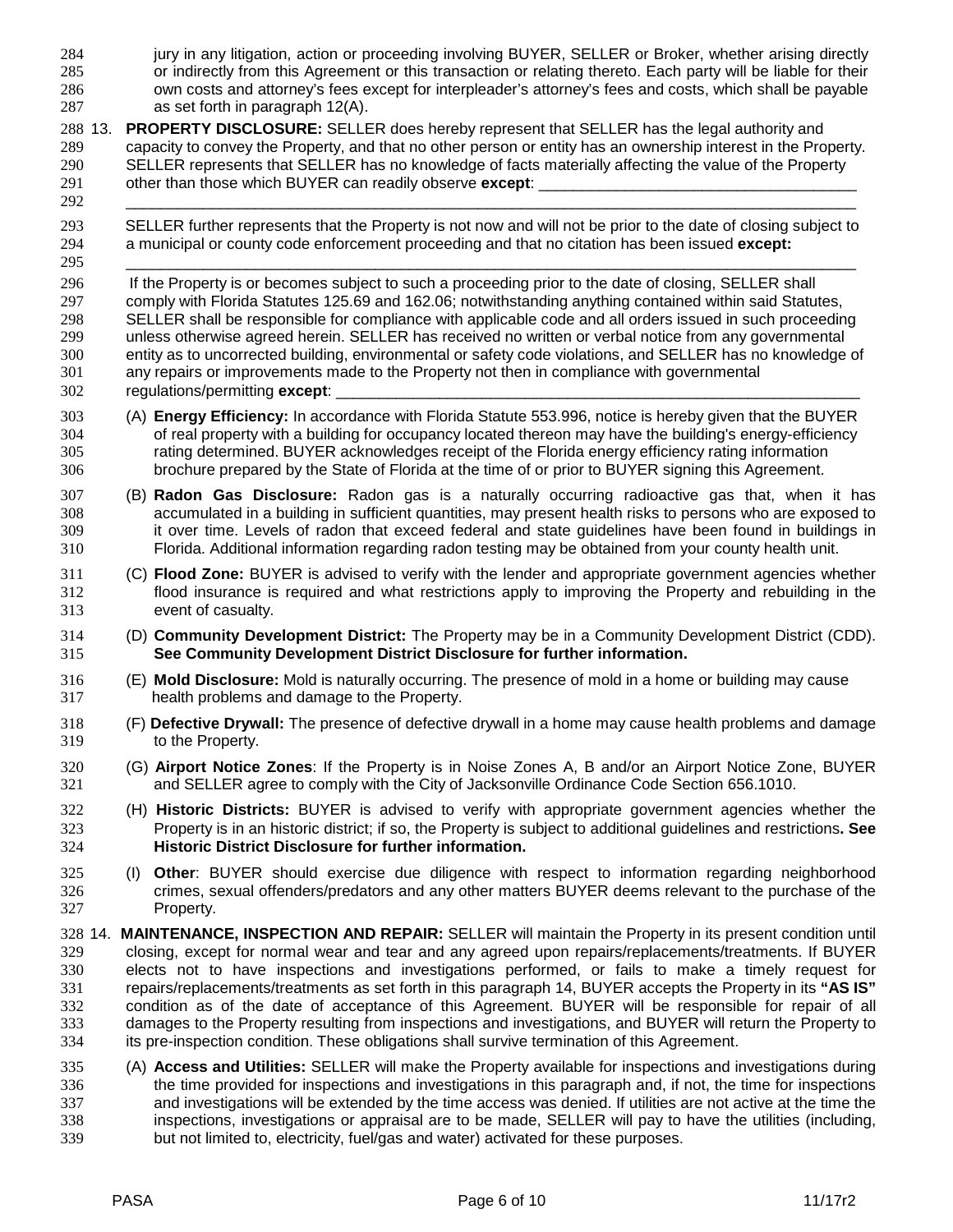Within \_\_\_\_\_\_ days (10 days if left blank) after the date of acceptance of this Agreement ("Inspection Period"), BUYER may have the Property inspected and investigated by appropriately licensed inspectors or persons/entities holding a Florida license to build, repair or maintain the items inspected. BUYER and BUYER'S Broker have the right to be present during all inspections and investigations. The inspections and investigations include, but are not limited to:

- (1) testing and inspecting all major appliances, heating, cooling, mechanical, electrical and plumbing systems, well and septic (including drain field systems), saltwater and freshwater ground permeation and intrusion, the roof, pool and pool equipment, defective drywall, defective flooring, mold, asbestos, lead-based paint, drainage, radon gas and environmental and sinkhole conditions;
- (2) inspecting for active infestation and/or damage from termites and other wood-destroying organisms; and
- (3) verifying the cost and availability of insurance, that condominium/homeowner's association insurance is satisfactory to BUYER's lender, verifying square footage measurements, and reviewing applicable zoning and historic classifications, covenants, restrictions, easements, rules, and other governing documents affecting the Property.

 If BUYER determines, in BUYER's **sole discretion**, that the Property is not acceptable to BUYER, BUYER may prior to the expiration of the Inspection Period:

- terminate this Agreement by delivering written notice of termination to SELLER together with a copy of all written reports, if any, of inspections and investigations if such reports are requested by SELLER **(delivery of the NEFAR Release of Deposit and Mutual Agreement to Cancel Purchase and Sale Agreement is not sufficient as a written notice of termination);** or
- submit BUYER's written request to SELLER for repairs/replacements/treatments, together with a copy of all written reports, if any, of inspections and investigations. **BUYER and SELLER shall have 7 days from SELLER's receipt of such request within which to enter into a written agreement for repairs/replacements/treatments. If BUYER and SELLER have not entered into such written agreement within the 7 days, then BUYER may terminate this Agreement by giving written notice of termination to SELLER within 3 days after the 7 days, or be deemed to have accepted the Property without repairs/replacements/treatments except as may otherwise be provided in this Agreement. BUYER'S request for repairs/replacements/treatments or written agreement between BUYER and SELLER as to same shall not eliminate BUYER's right to terminate this Agreement at any time within the Inspection Period.**
- If this Agreement is terminated as provided in this paragraph, BUYER and SELLER shall be released from all further obligations under this Agreement except as otherwise provided in this paragraph 14. Prior to the binder deposit(s) being delivered to BUYER, BUYER shall provide SELLER with paid receipts for all investigations and inspections, if any.
- BUYER shall be responsible for prompt payment for all of BUYER's inspections and investigations. BUYER agrees to indemnify and hold SELLER harmless from all losses, damages, claims, suits, and costs which may arise out of any contract, agreement, or injury to any person or property as a result of any activities of BUYER and BUYER's agents and representatives relating to inspections and investigations except for any losses, damages, claims, suits, or costs arising out of pre-existing conditions of the Property or out of SELLER's negligence, willful acts or omissions.
- SELLER shall have any agreed upon repairs/replacements/treatments completed by appropriately licensed persons within 10 days after entering into a written agreement for such with BUYER **and receipt by SELLER of written notice of BUYER's loan approval, if applicable.** SELLER shall notify BUYER in writing upon completion of all agreed upon repairs/replacements/treatments and provide BUYER with copies of all receipts for same at that time. BUYER may, within 3 days after receipt of SELLER's written notice and delivery of such receipts, reinspect the Property solely to verify that SELLER has completed the agreed upon repairs/replacements/treatments. No other repair/replacement/treatment issues may be raised as a result of this reinspection.
- Walk-Through: Prior to closing, BUYER may walk through the Property solely to verify that SELLER has maintained the Property in the condition required in this Agreement.
- (B) **Broker's Notice:** BUYER and SELLER acknowledge and agree that neither the Listing Broker nor Selling Broker warrants the condition, size or square footage of the Property, and neither is liable to BUYER or SELLER in any manner whatsoever for any losses, damages, claims, suits, and costs regarding same. BUYER and SELLER hereby release and hold harmless said Brokers and their licensees from any losses, damages, claims, suits, and costs arising out of or occurring with respect to the condition, size or square footage of the Property. Brokers shall not be liable for the performance by any provider of services or products recommended by Brokers. Such recommendations are made as a courtesy. BUYER and SELLER may select their own providers of services or products.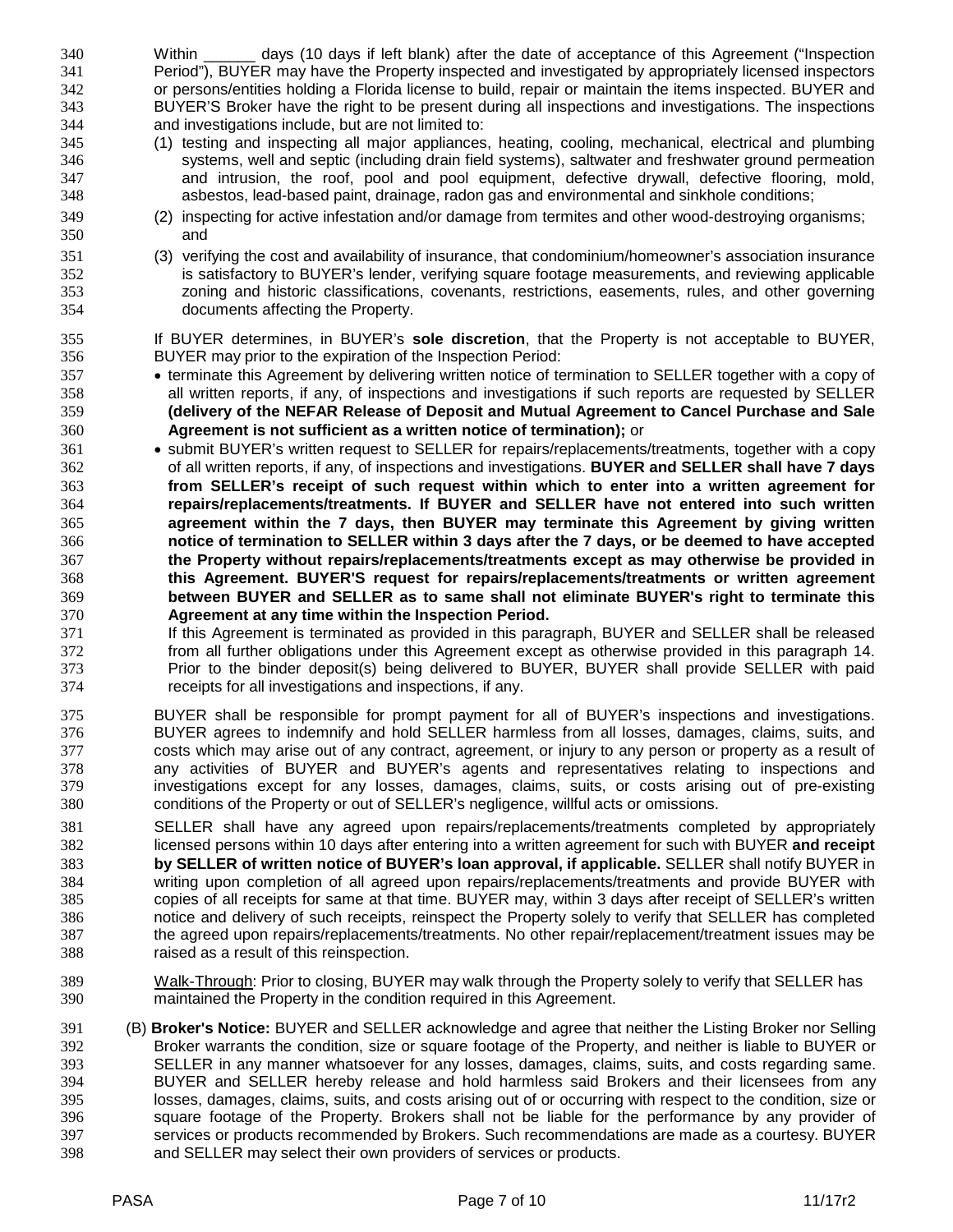| 399<br>400<br>401 | (C) BUYER's Responsibility: Repairs, replacements and treatments to the Property after date of closing or<br>BUYER's possession, whichever occurs first, will be BUYER's responsibility unless otherwise agreed in<br>writing. |
|-------------------|--------------------------------------------------------------------------------------------------------------------------------------------------------------------------------------------------------------------------------|
|                   |                                                                                                                                                                                                                                |
| 402 15.           | <b>POSSESSION:</b>                                                                                                                                                                                                             |
| 403               | BUYER will be given possession at closing;                                                                                                                                                                                     |
| 404               | or                                                                                                                                                                                                                             |
| 405               | BUYER will be given possession within ______ days after closing at no rental cost to SELLER or as<br>otherwise set forth in paragraph 17 hereof.                                                                               |
| 406<br>407        | If neither box is marked then BUYER will be given possession at closing.                                                                                                                                                       |
|                   |                                                                                                                                                                                                                                |
| 408               | If possession is to be delivered before or after closing, the BUYER and SELLER shall execute a                                                                                                                                 |
| 409               | separate possession agreement prepared by legal counsel at possessor's expense at least 5 days                                                                                                                                 |
| 410               | before closing.                                                                                                                                                                                                                |
| 411               | SELLER shall sweep the Property clean and remove all personal property not included in sale by time of                                                                                                                         |
| 412               | BUYER's possession.                                                                                                                                                                                                            |
| 413               | SELLER represents that there are no parties in possession other than SELLER, or that any parties in                                                                                                                            |
| 414               | possession other than SELLER shall vacate the Property before the date of closing;                                                                                                                                             |
| 415               | <b>or</b>                                                                                                                                                                                                                      |
| 416               | BUYER understands that the Property is available for rent or rented and the tenant may continue in                                                                                                                             |
| 417               | possession following closing unless otherwise agreed in writing between the landlord and tenant. Within 5                                                                                                                      |
| 418               | days after date of acceptance of this Agreement, SELLER shall provide BUYER with a copy of all current                                                                                                                         |
| 419               | leases and rent rolls for the Property and deliver to BUYER originals of same at closing. At closing, all tenant                                                                                                               |
| 420               | deposits will be transferred from SELLER to BUYER, and any leases shall be deemed to have been                                                                                                                                 |
| 421               | assigned by SELLER to BUYER. This Agreement shall be deemed an assignment of any leases upon                                                                                                                                   |
| 422               | closing, and the obligations thereunder assumed by BUYER.                                                                                                                                                                      |
| 423 16.           | <b>PERSONAL PROPERTY:</b> The following items, if owned by SELLER and existing on the Property on the                                                                                                                          |
| 424               | date of the initial offer, are included in the Purchase Price: range/oven, cooktop, dishwasher, disposal,                                                                                                                      |
| 425               | ceiling fans, intercom, audio/visual system wiring, solar panels, light fixtures and bulbs, smoke detector(s),                                                                                                                 |
| 426               | bathroom mirrors, drapery hardware, all window treatments, garage door opener and controls, security gate                                                                                                                      |
| 427               | and other access devices, mailbox and mailbox key, if applicable fence, plants and shrubbery as now                                                                                                                            |
| 428               | installed on the Property, and those additional items checked below (to which no value has been assigned).                                                                                                                     |
| 429               | Microwave Oven<br>Pool fence/barrier<br>Refrigerator(s)<br>Mounted/installed speakers                                                                                                                                          |
| 430               | Washer<br>Water softener/treatment system<br>Window/wall a/c<br>Pool Sweep                                                                                                                                                     |
| 431               | Above Ground Pool<br><b>Built-in Generator</b><br>Storm shutters and panels<br><b>Dryer</b>                                                                                                                                    |
| 432               | Gas logs<br>Wine cooler<br><b>Storage Shed</b><br>Spa or hot tub with heater                                                                                                                                                   |
| 433               | <b>Trash Compactor</b>                                                                                                                                                                                                         |
| 434               | $\Box$ Other (specify): $\_\_$                                                                                                                                                                                                 |
| 435               |                                                                                                                                                                                                                                |
|                   |                                                                                                                                                                                                                                |
| 436               | Items specifically excluded from this Agreement:                                                                                                                                                                               |
| 437               |                                                                                                                                                                                                                                |
| 438               |                                                                                                                                                                                                                                |
| 439 17.           | ADDENDA/RIDERS/DISCLOSURES:                                                                                                                                                                                                    |
| 440               | If marked the following are attached hereto and made a part of this Agreement:                                                                                                                                                 |
| 441               | Condominium Rider                                                                                                                                                                                                              |
| 442               | Homeowners' Association/Community Disclosure Addendum                                                                                                                                                                          |
| 443               | Lead-Based Paint Disclosure For Residential Sales Addendum (required for pre-1978 homes)                                                                                                                                       |
| 444               | <b>Continued Marketing Addendum</b>                                                                                                                                                                                            |
| 445               | <b>Coastal Construction Control Line Disclosure Addendum</b>                                                                                                                                                                   |
| 446               | Short Sale Addendum                                                                                                                                                                                                            |
| 447               | <b>USDA Financing Addendum</b>                                                                                                                                                                                                 |
| 448               | For Your Protection: Get a Home Inspection (for FHA Financing)                                                                                                                                                                 |
| 449               | Counter Offer Addendum (To accept a counter offer, BUYER and SELLER must sign both this Agreement                                                                                                                              |
| 450               | and the Counter Offer Addendum.)                                                                                                                                                                                               |

- Energy-Related Improvement Assessment Addendum (affects only properties that have PACE financing)
- Other (Specify here) \_\_\_\_\_\_\_\_\_\_\_\_\_\_\_\_\_\_\_\_\_\_\_\_\_\_\_\_\_\_\_\_\_\_\_\_\_\_\_\_\_\_\_\_\_\_\_\_\_\_\_\_\_\_\_\_\_\_\_\_\_\_\_\_\_

# **ADDITIONAL TERMS AND CONDITIONS:** \_\_\_\_\_\_\_\_\_\_\_\_\_\_\_\_\_\_\_\_\_\_\_\_\_\_\_\_\_\_\_\_\_\_\_\_\_\_\_\_\_\_\_\_\_\_\_\_\_

 \_\_\_\_\_\_\_\_\_\_\_\_\_\_\_\_\_\_\_\_\_\_\_\_\_\_\_\_\_\_\_\_\_\_\_\_\_\_\_\_\_\_\_\_\_\_\_\_\_\_\_\_\_\_\_\_\_\_\_\_\_\_\_\_\_\_\_\_\_\_\_\_\_\_\_\_\_\_\_\_\_\_\_\_ \_\_\_\_\_\_\_\_\_\_\_\_\_\_\_\_\_\_\_\_\_\_\_\_\_\_\_\_\_\_\_\_\_\_\_\_\_\_\_\_\_\_\_\_\_\_\_\_\_\_\_\_\_\_\_\_\_\_\_\_\_\_\_\_\_\_\_\_\_\_\_\_\_\_\_\_\_\_\_\_\_\_\_\_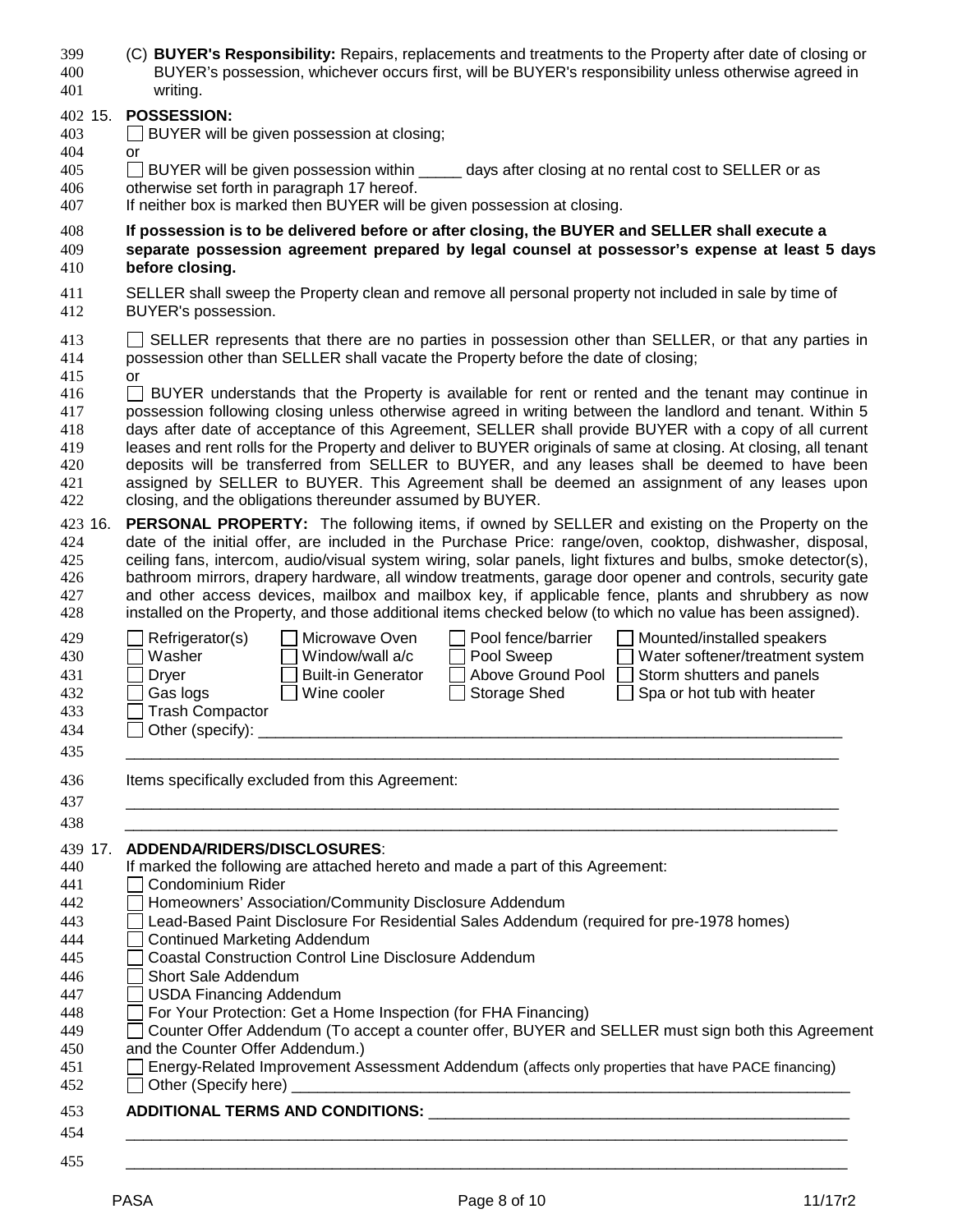| 456 |  |
|-----|--|
| 457 |  |
| 458 |  |

\_\_\_\_\_\_\_\_\_\_\_\_\_\_\_\_\_\_\_\_\_\_\_\_\_\_\_\_\_\_\_\_\_\_\_\_\_\_\_\_\_\_\_\_\_\_\_\_\_\_\_\_\_\_\_\_\_\_\_\_\_\_\_\_\_\_\_\_\_\_\_\_\_\_\_\_\_\_\_\_\_\_\_\_

 18. **COMPLETE AGREEMENT AND MISCELLANEOUS PROVISIONS:** BUYER and SELLER acknowledge receipt of a copy of this Agreement. Except for brokerage agreements, BUYER, SELLER and Broker agree that the terms of this Agreement constitute the entire agreement between them and that they have not received or relied on any representations by Brokers or any material regarding the Property including, but not limited to, listing information, that are not expressed in this Agreement. No prior or present agreements or representations will bind BUYER, SELLER or Brokers unless incorporated into this Agreement. Modifications of this Agreement will not be binding unless in writing, signed and delivered by the party to be bound. This Agreement and any modifications to this Agreement may be signed in counterparts and may be executed and/or transmitted by electronic media, including facsimile and email. Headings are for reference only and shall not be deemed to control interpretations. If any provision of this Agreement is or becomes invalid or unenforceable, all remaining provisions will continue to be fully effective. Neither this Agreement nor any memorandum hereof will be recorded in any public records. For emphasis, some provisions have been bolded and or capitalized, but every provision in this Agreement is significant and should be reviewed and understood. No provision should be ignored or disregarded because it is not in bold or otherwise emphasized in some manner.

 In the performance of the terms and conditions of this Agreement each party will deal fairly and in good faith with the other. Written notice to the Broker for a party shall be deemed notice to that party. All assignable repair and treatment contracts and warranties are deemed assigned by SELLER to BUYER at closing unless otherwise stated herein. SELLER agrees to sign all documents necessary to accomplish same, at BUYER's expense, if any.

 19. **TIME IS OF THE ESSENCE IN THIS AGREEMENT**. As used in this Agreement, "days" means calendar days. Any time periods herein, other than the time of acceptance, which end on a Saturday, Sunday or federal holiday shall extend to the next day which is not a Saturday, Sunday or federal holiday. All references to a date other than the date of acceptance shall end at 7:00 p.m. Eastern Time.

 20. **BUYER'S AND SELLER'S NOTICES:** BUYER and SELLER represent that they have not entered into any other agreements with real estate brokers other than those named below with regard to the Property. BUYER and SELLER give the Brokers authorization to advise surrounding neighbors who will be the new owner of the Property. "Broker", as used in this Agreement, is deemed to include all of Broker's licensees licensed to sell real property in the State of Florida.

 21. **ESCROW DISCLOSURE:** BUYER and SELLER agree that Broker may place escrow funds in an interest- bearing account pursuant to the rules and regulations of the Florida Real Estate Commission and retain any interest earned as the cost associated with maintenance of said escrow.

 22. **SOCIAL SECURITY OR TAX I.D. NUMBER**: BUYER and SELLER agree to provide their respective Social Security or Tax I.D. number to closing attorney/settlement agent upon request.

 23. **1031 EXCHANGE:** BUYER or SELLER may elect to effect a tax-deferred exchange under Internal Revenue Service Code Section 1031(which shall not delay the closing), in which event BUYER and SELLER agree to sign documents required to effect the exchange, provided the non-exchanging party shall not incur any costs, fees or liability as a result of or in connection with the exchange.

- 24. **PAYOFF AUTHORIZATION:** SELLER hereby authorizes the closing attorney/settlement agent to obtain mortgage payoff letters (including from foreclosure attorneys) and homeowner's and condominium association estoppel letters on behalf of SELLER.
- 25. **FIRPTA TAX WITHHOLDING:** If any SELLER is a "foreign person" as defined by the Foreign Investment in Real Property Tax Act, the BUYER and SELLER shall comply with the Act, which may require SELLER to provide additional funds at closing. **SELLER agrees to disclose to the closing attorney/settlement agent at least 10 days before closing if any SELLER is not a U.S. citizen or resident alien.**

 26. **TIME OF ACCEPTANCE:** IF THIS OFFER IS NOT SIGNED BY BUYER AND SELLER AND DELIVERED TO BUYER AND SELLER OR THEIR RESPECTIVE BROKER (INCLUDING ELECTRONICALLY OR BY FAX) ON OR BEFORE  $101$   $1$  A.M.  $1$  P.M.  $200$   $($  DATE), THIS OFFER WILL BE DEEMED WITHDRAWN.

508 THE TIME FOR ACCEPTANCE OF ANY COUNTER OFFER SHALL BE **THE HOURS** (24 HOURS IF LEFT BLANK) FROM THE TIME THE COUNTER OFFER IS DELIVERED.

 27. **DATE OF ACCEPTANCE**: The date of acceptance of this Agreement shall be the date on which this Agreement is last executed by BUYER and SELLER and a fully executed copy has been delivered to BUYER and SELLER.